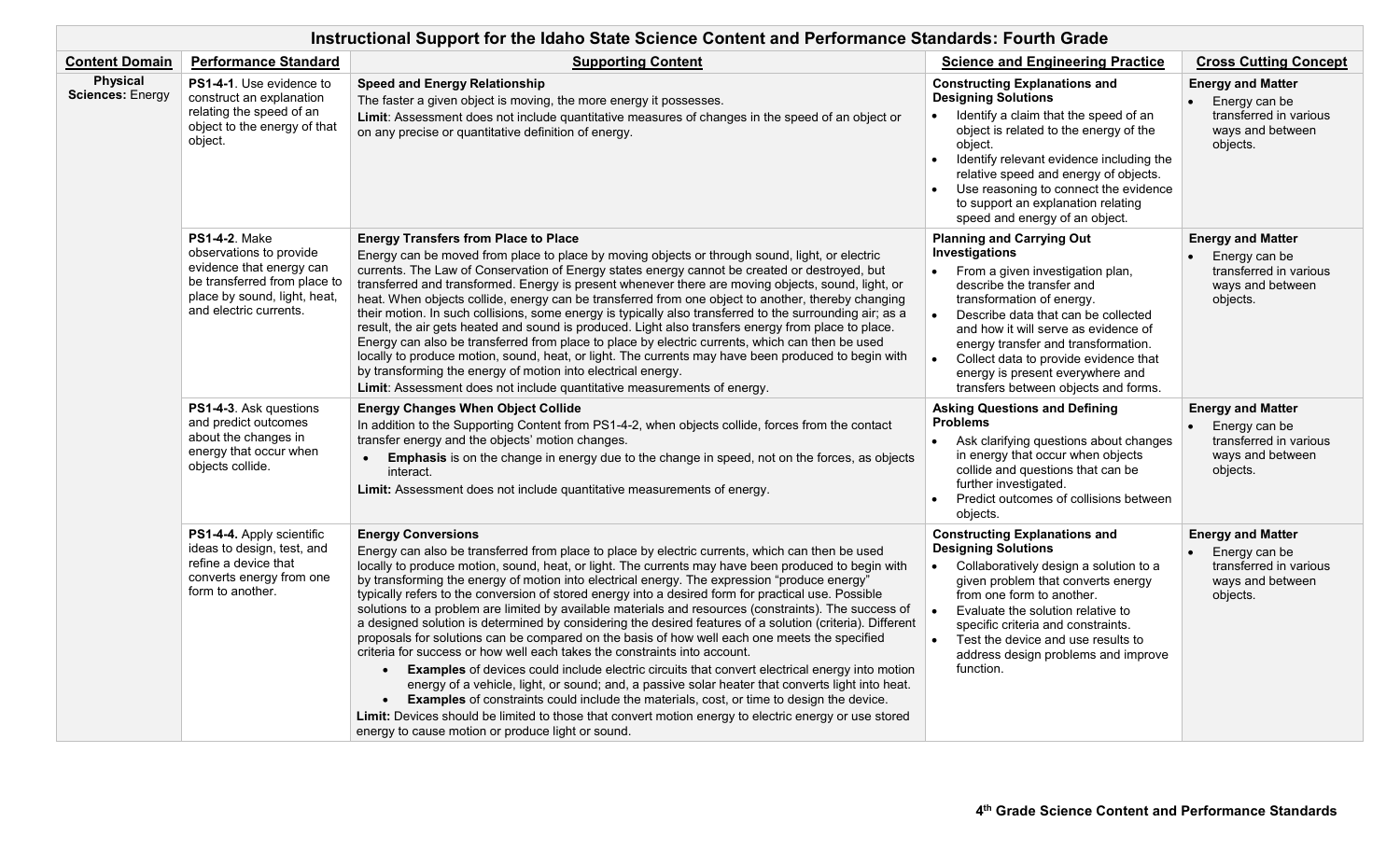| <b>Content Domain</b>              | <b>Performance Standard</b>                                                                                                                          | <b>Supporting Content</b>                                                                                                                                                                                                                                                                                                                                                                                                                                                                                                                                                                                                                                                                                                                                  | <b>Science and Engineering Practice</b>                                                                                                                                                                                                                                                                                                                                                                                                                                                                                                                                                       | <b>Cross Cutting Concept</b>                                                                                                                                        |
|------------------------------------|------------------------------------------------------------------------------------------------------------------------------------------------------|------------------------------------------------------------------------------------------------------------------------------------------------------------------------------------------------------------------------------------------------------------------------------------------------------------------------------------------------------------------------------------------------------------------------------------------------------------------------------------------------------------------------------------------------------------------------------------------------------------------------------------------------------------------------------------------------------------------------------------------------------------|-----------------------------------------------------------------------------------------------------------------------------------------------------------------------------------------------------------------------------------------------------------------------------------------------------------------------------------------------------------------------------------------------------------------------------------------------------------------------------------------------------------------------------------------------------------------------------------------------|---------------------------------------------------------------------------------------------------------------------------------------------------------------------|
| <b>Physical Sciences:</b><br>Waves | 4-PS4-1. Develop a model<br>of waves to describe<br>patterns in terms of<br>amplitude and wavelength<br>and that waves can cause<br>objects to move. | <b>Wave Properties and Patterns</b><br>Waves, which are regular patterns of motion, can be made in water by disturbing the surface.<br>When waves move across the surface of deep water, the water goes up and down in place; there<br>is no net motion in the direction of the wave except when the water meets a beach. Waves of the<br>same type can differ in amplitude (height of the wave) and wavelength (spacing between wave<br>peaks).<br>Examples of models could include diagrams, analogies, and physical models using wire to<br>illustrate wavelength and amplitude of waves.<br>Limit: Assessment does not include interference effects, electromagnetic waves, non-periodic<br>waves, or quantitative models of amplitude and wavelength. | <b>Developing and Using Models</b><br>Develop a model to make sense of a<br>phenomenon that involves wave<br>behavior.<br>The model should identify and<br>$\bullet$<br>describe relevant relationships within<br>the model.<br>Use the model to describe patterns in<br>wave behavior.                                                                                                                                                                                                                                                                                                       | <b>Patterns</b><br>Similarities and<br>differences in patterns<br>can be used to sort.<br>classify, and analyze<br>simple rates of change<br>for natural phenomena. |
|                                    | 4-PS4-2. Develop a model<br>to describe that light<br>reflecting from objects and<br>entering the eye allows<br>objects to be seen.                  | <b>Light Reflection and Vision</b><br>An object can be seen when light reflected from its surface enters the eye.<br>Limit: Assessment does not include knowledge of specific colors reflected and seen, the cellular<br>mechanisms of vision, or how the retina works.                                                                                                                                                                                                                                                                                                                                                                                                                                                                                    | <b>Developing and Using Models</b><br>Develop a model to make sense of a<br>phenomenon that involves the<br>relationship between light, reflection,<br>and visibility of objects.<br>Identify and describe causal<br>relationships between light and vision.<br>Use the model to describe that objects<br>must either make their own light or<br>reflect light to be seen.<br>Use the model to describe the effects<br>of changing the light that results in<br>vision (ex: changing the light source,<br>lines of sight, mirrors, transparent vs.<br>translucent vs. opaque barriers, etc.). | <b>Cause and Effect</b><br>Cause and effect<br>relationships are<br>routinely identified.                                                                           |
|                                    | 4-PS4-3. Generate and<br>compare multiple solutions<br>that use patterns to transfer<br>information.                                                 | <b>Transfer of Information</b><br>Digitized information can be transmitted over long distances without significant degradation. High-<br>tech devices, such as computers or cellphones, can receive and decode information-convert it<br>from digitized form to voice-and vice versa.<br>Examples of solutions could include drums sending coded information through sound waves,<br>using a grid of 1's and 0's representing black and white to send information about a picture,<br>and using Morse code to send text.<br>Different solutions need to be tested in order to determine which of them best solves the problem,<br>given the criteria and the constraints.                                                                                  | <b>Constructing Explanations and</b><br><b>Designing Solutions</b><br>Generate at least two design solutions<br>for a given problem that uses patterns<br>to transmit information.<br>Identify design criteria and constraints.<br>Compare solutions based on criteria.<br>$\bullet$<br>Identify similarities and differences in<br>the patterns and accuracy of solutions.                                                                                                                                                                                                                   | <b>Patterns</b><br>Similarities and<br>differences in patterns<br>can be used to sort and<br>classify designed<br>products.                                         |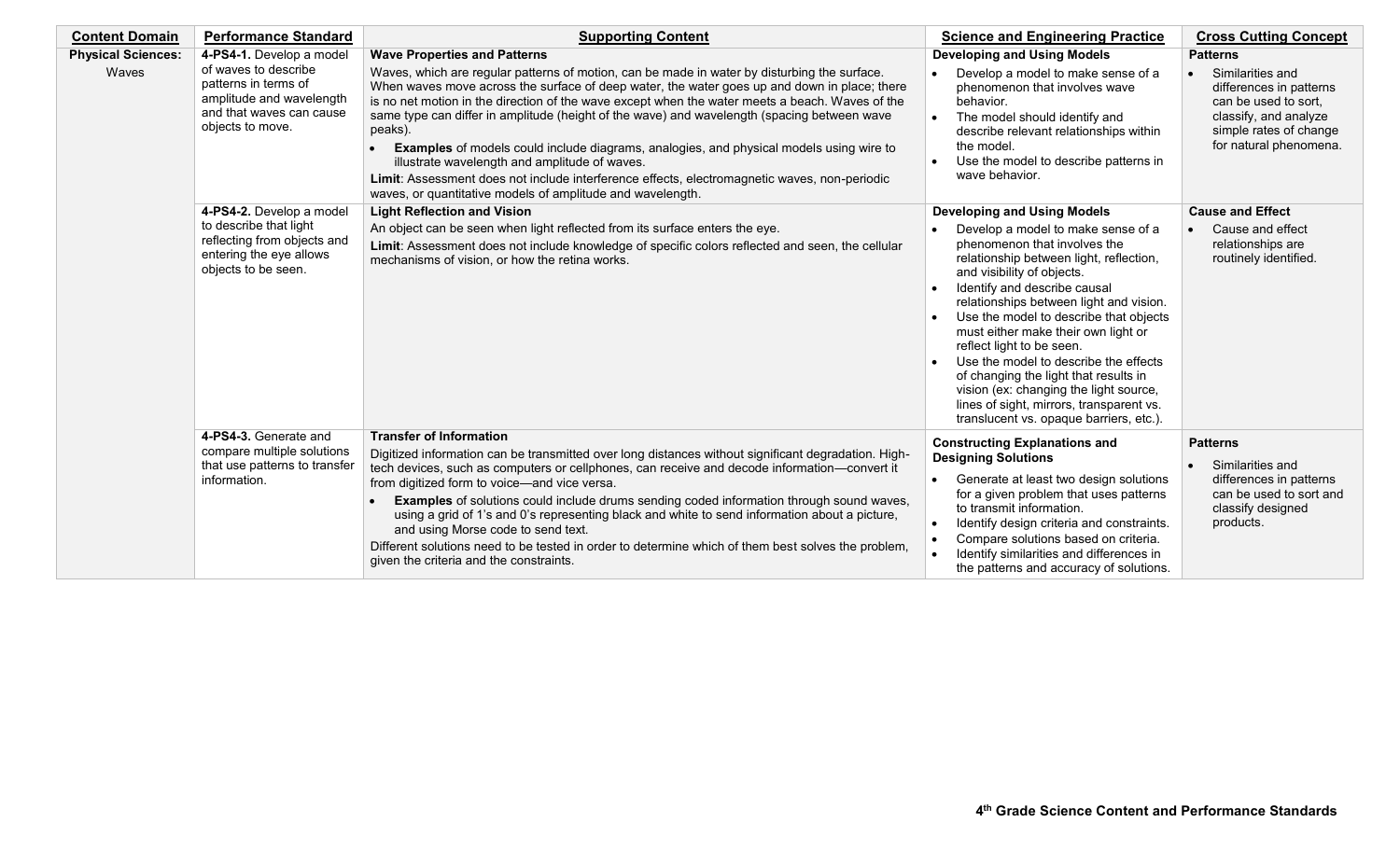| <b>Content Domain</b>                                                             | <b>Performance Standard</b>                                                                                                                                                                                            | <b>Supporting Content</b>                                                                                                                                                                                                                                                                                                                                                                                                                                                                                                                                                                                                                                                                                                                                                                                                                                                                                                                                                                                                                                                                                                                                                                                                                                                                                                                                        | <b>Science and Engineering Practice</b>                                                                                                                                                                                                                                                                                                                                                                                                                                                                                                                                                                                  | <b>Cross Cutting Concept</b>                                                                                                                     |
|-----------------------------------------------------------------------------------|------------------------------------------------------------------------------------------------------------------------------------------------------------------------------------------------------------------------|------------------------------------------------------------------------------------------------------------------------------------------------------------------------------------------------------------------------------------------------------------------------------------------------------------------------------------------------------------------------------------------------------------------------------------------------------------------------------------------------------------------------------------------------------------------------------------------------------------------------------------------------------------------------------------------------------------------------------------------------------------------------------------------------------------------------------------------------------------------------------------------------------------------------------------------------------------------------------------------------------------------------------------------------------------------------------------------------------------------------------------------------------------------------------------------------------------------------------------------------------------------------------------------------------------------------------------------------------------------|--------------------------------------------------------------------------------------------------------------------------------------------------------------------------------------------------------------------------------------------------------------------------------------------------------------------------------------------------------------------------------------------------------------------------------------------------------------------------------------------------------------------------------------------------------------------------------------------------------------------------|--------------------------------------------------------------------------------------------------------------------------------------------------|
| <b>Life Sciences:</b><br>Molecules to<br>Organisms:<br>structure and<br>Processes | LS1-4-1. Construct an<br>argument that plants and<br>animals have internal and<br>external structures that<br>function to support survival,<br>growth, behavior, and<br>reproduction.                                  | Internal and External Structures of Plants and Animals have Specific Functions<br>Plants and animals have both internal and external structures that serve various functions in<br>growth, survival, behavior, and reproduction. Animals have various body systems with specific<br>functions for sustaining life: skeletal, circulatory, respiratory, muscular, digestive, etc.<br>Examples of structures could include thorns, stems, roots, colored petals, heart, stomach,<br>lung, brain, and skin.<br>Limit: Assessment is limited to macroscopic structures within plant and animal systems.                                                                                                                                                                                                                                                                                                                                                                                                                                                                                                                                                                                                                                                                                                                                                              | <b>Engaging in Argument from Evidence</b><br>Make a claim that includes how plant and<br>animal structures function together as part<br>of a system.<br>Describe evidence of structures and their<br>$\bullet$<br>functions.<br>Determine strengths and weaknesses of<br>$\bullet$<br>evidence including relevance and<br>sufficiency.<br>Use reasoning to connect relevant and<br>appropriate evidence to construct an<br>argument (chain of reasoning) about<br>specific functions of structures, purposes<br>of the structures, and how they can work<br>together as a system for specific<br>purposes.               | <b>Systems and System</b><br><b>Models</b><br>A system can be<br>$\bullet$<br>described in terms of its<br>components and their<br>interactions. |
|                                                                                   | LS1-4-2. Use a model to<br>describe that animals receive<br>different types of information<br>through their senses, process<br>the information in their brain,<br>and respond to the<br>information in different ways. | Animals Receive, Process & Respond to Information<br>Different sense receptors are specialized for particular kinds of information, which may be then<br>processed by the animal's brain. Animals are able to use their perceptions and memories to<br>quide their actions.<br>$\bullet$<br><b>Emphasis</b> on systems of information transfer.<br>Limit: Assessment does not include the mechanisms by which the brain stores and recalls<br>information or the mechanisms of how sensory receptors function.                                                                                                                                                                                                                                                                                                                                                                                                                                                                                                                                                                                                                                                                                                                                                                                                                                                   | <b>Developing and Using Models</b><br>From a given model, identify and describe<br>relevant components for testing<br>interactions of a natural system.<br>Describe relationships of components,<br>including types of sensors, and processes<br>of sending and receiving information.<br>Use the model to describe the system<br>relationships between sensory input, the<br>brain, and behavioral output.<br>Use the model to test interactions of<br>sensory perception and its influence on<br>animal behavior.                                                                                                      | <b>Systems and System</b><br><b>Models</b><br>A system can be<br>$\bullet$<br>described in terms of its<br>components and their<br>interactions. |
| <b>Life Sciences:</b><br>Ecosystems:<br>Interaction, Energy,<br>and Dynamics      | LS2-4-1. Develop a model to<br>describe the movement of<br>matter among plants,<br>animals, decomposers, and<br>the environment.                                                                                       | Movement of Matter Throughout an Ecosystem<br>The food animals eat can be traced back to plants. Organisms are related in food webs in which<br>some animals eat plants for food and other animals eat the animals that eat plants. Some<br>organisms, such as fungi and bacteria, break down dead organisms (both plants or plant parts<br>and animals) and therefore operate as "decomposers." Decomposition eventually restores<br>(recycles) some materials back to the soil. Organisms can survive only in environments in<br>which their particular needs are met. A healthy ecosystem is one in which multiple species of<br>different types are each able to meet their needs in a relatively stable web of life. Newly<br>introduced species can damage the balance of an ecosystem. Matter cycles between the air<br>and soil and among plants, animals, and microbes as these organisms live and die. Organisms<br>obtain gases, and water, from the environment, and release waste matter (gas, liquid, or solid)<br>back into the environment.<br>Emphasis is on the idea that matter that is not food (air, water, decomposed materials in<br>soil) is changed by plants into matter that is food.<br><b>Examples</b> of systems could include organisms, ecosystems, and the Earth.<br>Limit: Assessment does not include molecular explanations. | <b>Developing and Using Models</b><br>Develop a model that includes the<br>movement of matter within an ecosystem<br>and identifies relevant components:<br>matter, plants, animals, decomposers, and<br>the environment.<br>Describe the relationships between<br>$\bullet$<br>components and the exchange of matter<br>from and back into the environment.<br>Use the model to describe the cycling of<br>matter, how component interactions meet<br>the needs of many species, that newly<br>introduced species can affect the balance<br>of interactions, and that changing one<br>aspect will affect other aspects. | <b>Systems and System</b><br><b>Models</b><br>A system can be<br>$\bullet$<br>described in terms of its<br>components and their<br>interactions. |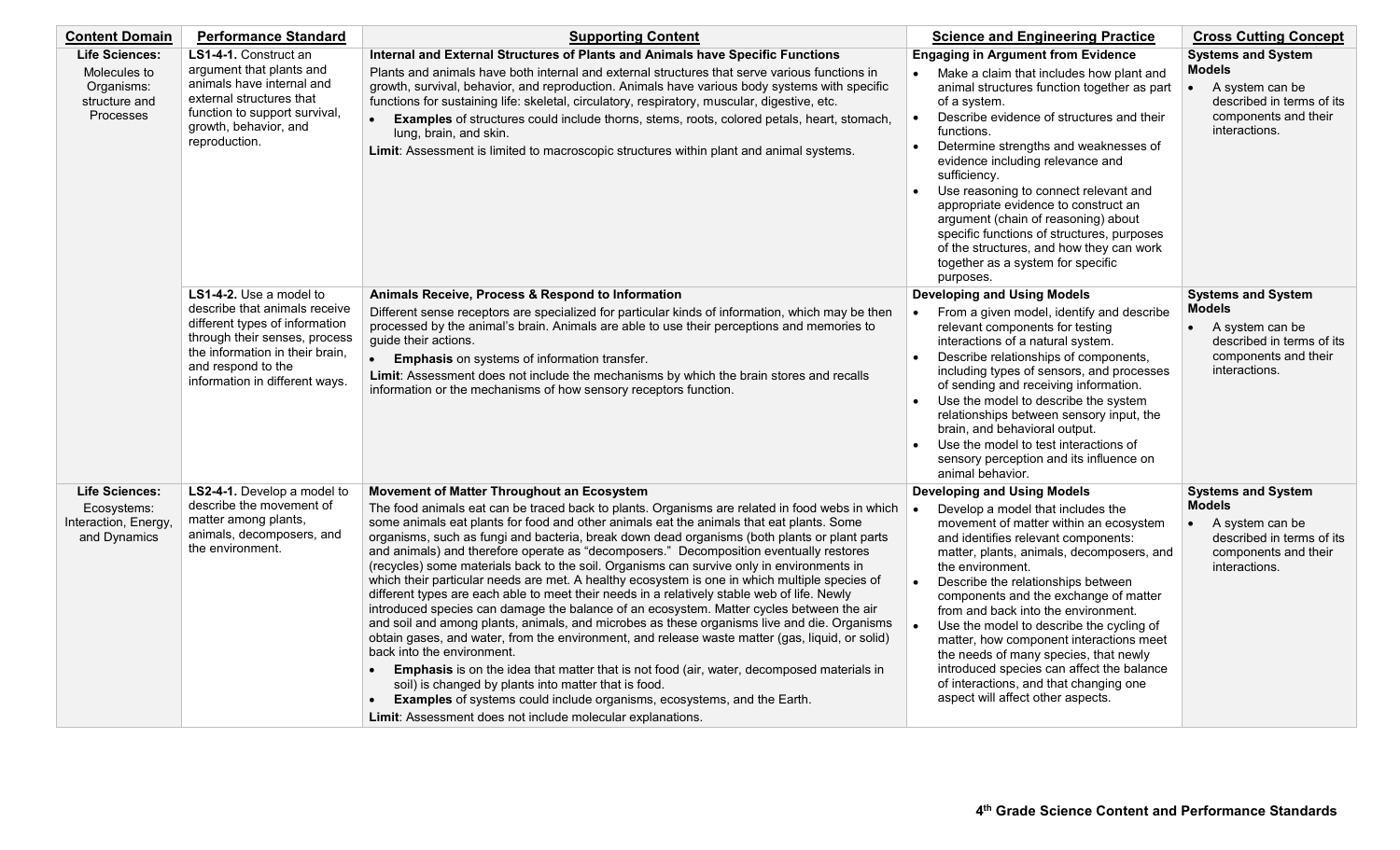| <b>Content Domain</b>                                                   | <b>Performance Standard</b>                                                                                                                                                                                       | <b>Supporting Content</b>                                                                                                                                                                                                                                                                                                                                                                                                                                                                                                                                                                                                                                                                                                                                                                                                                                                                                                                                                     | <b>Science and Engineering Practice</b>                                                                                                                                                                                                                                                                                                                                                                                                                                    | <b>Cross Cutting Concept</b>                                                                                                     |
|-------------------------------------------------------------------------|-------------------------------------------------------------------------------------------------------------------------------------------------------------------------------------------------------------------|-------------------------------------------------------------------------------------------------------------------------------------------------------------------------------------------------------------------------------------------------------------------------------------------------------------------------------------------------------------------------------------------------------------------------------------------------------------------------------------------------------------------------------------------------------------------------------------------------------------------------------------------------------------------------------------------------------------------------------------------------------------------------------------------------------------------------------------------------------------------------------------------------------------------------------------------------------------------------------|----------------------------------------------------------------------------------------------------------------------------------------------------------------------------------------------------------------------------------------------------------------------------------------------------------------------------------------------------------------------------------------------------------------------------------------------------------------------------|----------------------------------------------------------------------------------------------------------------------------------|
| <b>Earth and Space</b><br>Sciences:<br>Earth's Place in the<br>Universe | ESS1-4-1. Identify evidence<br>from patterns in rock<br>formations and fossils in rock<br>layers for changes in a<br>landscape over time to<br>support an explanation for<br>changes in a landscape over<br>time. | Rock Formations and Fossils Reveal Changes Over Time<br>Local, regional, and global patterns of rock formations reveal changes over time due to<br>earth forces, such as earthquakes. The presence and location of certain fossil types<br>indicate the order in which rock layers were formed. There are three classifications of rocks<br>produced within the rock cycle: sedimentary, metamorphic, and igneous.<br><b>Examples</b> of evidence from patterns could include rock layers with marine shell<br>fossils above rock layers with plant fossils and no shells, indicating a change from<br>land to water over time; and, a canyon with different rock layers in the walls and a<br>river in the bottom, indicating that over time a river cut through the rock.<br>Limit: Assessment does not include specific knowledge of the mechanism of rock<br>formation or memorization of specific rock formations and layers. Assessment is limited to<br>relative time. | <b>Constructing Explanations and Designing</b><br><b>Solutions</b><br>From a given explanation, identify specific<br>$\bullet$<br>aspects about the idea that landscapes<br>change over time.<br>Identify supportive and relevant evidence<br>$\bullet$<br>from patterns in rock layers, including<br>global, local, and regional areas.<br>Use reasoning to connect evidence and<br>$\bullet$<br>describe how reasoning supports particular<br>points of the explanation. | <b>Patterns</b><br>Patterns can be used as<br>evidence to support an<br>explanation.                                             |
| <b>Earth and Space</b><br>Sciences:<br>Earth's Systems                  | <b>ESS2-4-1.</b> Make observations<br>and/or measurements to<br>provide evidence of the<br>effects of weathering or the<br>rate of erosion by water, ice,<br>wind, or vegetation.                                 | <b>Effects of Weathering and Erosion</b><br>Rainfall helps to shape the land and affects the types of living things found in a region.<br>Water, ice, wind, living organisms, and gravity break rocks, soils, and sediments into<br>smaller particles and move them around. Living things affect the physical characteristics of<br>their regions.<br><b>Examples</b> of variables to test could include angle of slope in the downhill movement of<br>water, amount of vegetation, speed of wind, relative rate of deposition, cycles of<br>freezing and thawing of water, cycles of heating and cooling, and volume of water flow.<br>Limit: Assessment is limited to a single form of weathering or erosion.                                                                                                                                                                                                                                                               | <b>Planning and Carrying Out Investigations</b><br>From a given investigation plan, identify<br>and describe the purpose and necessary<br>data to collect for evidence of the effects of<br>weathering or the rate of erosion of Earth's<br>materials.<br>Describe how data will be collected and the<br>controlled variables.<br>Make and record observations to provide<br>evidence for the effects of weathering or<br>rate of erosion.                                 | <b>Cause and Effect</b><br>Cause and effect<br>relationships are routinely<br>identified, tested, and<br>used to explain change. |
|                                                                         | ESS2-4-2. Analyze and<br>interpret data from maps to<br>describe patterns of Earth's<br>features.                                                                                                                 | Use Maps to Describe Patterns of Earth's Features<br>The locations of mountain ranges, deep ocean trenches, ocean floor structures,<br>earthquakes, and volcanoes occur in patterns. Most earthquakes and volcanoes occur in<br>bands that are often along the boundaries between continents and oceans. Major<br>mountain chains form inside continents or near their edges. Maps can help locate the<br>different land and water features areas of Earth.<br><b>Examples</b> of maps can include topographic maps of Earth's land and ocean floor, as<br>well as maps of the locations of mountains, continental boundaries, volcanoes, and<br>earthquakes.                                                                                                                                                                                                                                                                                                                 | Analyzing and Interpreting Data<br>Organize data using graphical displays<br>from maps of earth's features.<br>Identify patterns in the location of Earth<br>$\bullet$<br>features, such as locations of mountain<br>ranges, earthquakes, and volcanoes.<br>Use reasoning to describe how the patterns<br>reflect how features are formed or occur.                                                                                                                        | <b>Patterns</b><br>Patterns can be used as<br>evidence to support an<br>explanation.                                             |